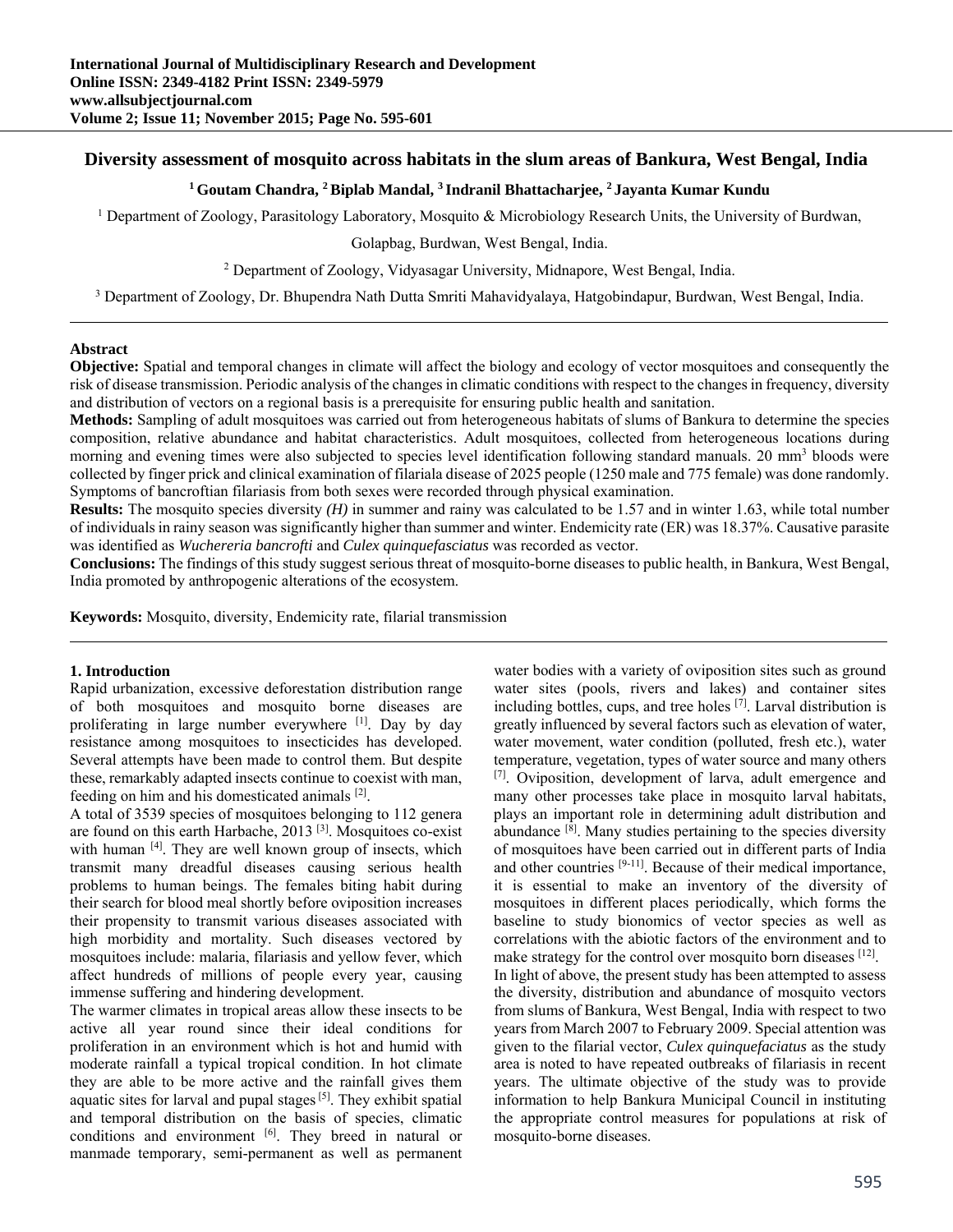# **2. Materials and Methods**

## **2.1. Study sites**

Bankura district is bounded by latitude 22˚38́ N and longitude  $86^{\circ}36$  E to  $87^{\circ}47$  E.

The climate in the area is subtropical, with summer (March-June), monsoon (July-Oct) and winter (Nov-Feb). The temperature generally ranges from 19°C to 35°C and humidity from 62% to 93%. The area lies in sub-humid zone having average annual rainfalls of 0 mm to 25.56 mm. Early morning mist is common in winter season.

Most of the human habitations are hutments, without or with very small windows and ventilations, single storied and some of which (very few) are of reinforced cement concrete structures.

# **2.2. Mosquito collection and Identification**

Mosquitoes were collected from randomly selected human habitations, cattle sheds and outdoor of each sites during different seasons from March 2007 to February 2009. The catching of adult mosquitoes was carried out according to standard entomological surveillance guidelines [13-15]. While entering in the house purpose of the investigation was explained to the head of each of the households selected. Permission to enter each of the household was sought and the right to refuse or withdraw at any time was respected. Collected adults forms of mosquitoes were brought to the laboratory. All the adult mosquitoes were identified using standard identification keys of each genus [16-23].

## **2.3. Blood sampling and physical examination**

A door to door random night blood survey was carried out from each of 4 slums between 1900 & 2300 h IST (Indian Standard Time). 20 mm<sup>3</sup> bloods were collected from all the individuals available at the time of survey by finger prick  $[24]$ . Then the slides were examined for detection of microfilariae (mff).

Symptoms of bancroftian filariasis from both sexes were recorded through physical examination. Age, sex and clinical history of each subject were also noted. The total surveyed population was divided into different age groups, as  $\leq 10$  years, 11-20 years, 21-30 years, 31-40 years and so on - as followed by many earlier epidemiologists  $[25, 26]$ . Endemicity Rate (ER) was calculated. It includes number of persons microfilaremic and diseased.

# **2.4. Meteorological data**

Monthly average of maximum and minimum temperature and humidity, as well as rainfall data of study period obtained from Meteorological Department to analyze the mosquito population dynamic with the abiotic factors.

# **2.5. Data analysis**

Seasonal analysis was performed on adult mosquitoes collected in the field. Seasonal variation was analyzed in terms of relative

abundance and distribution using the following formulae (modified as the term density, "D" is changed to relative abundance) [27, 28].

Relative abundance (D)  $=I/L \times 100$ 

Where `I' is number of specimens of each mosquito species and 'L' is the total number of specimens.

The mosquito species were classified in following relative abundance classes: Satellite species, relative abundance <1%; subdominant species, relative abundance <5% and dominant species, relative abundance  $>5\%$  [29].

Distribution  $(C) = n/N$  100

Where' n' is number of sites where species was found, and 'N' is total number of sites. The following classes were used to represent distribution status of different species.C1 (sporadic) 0-20%; C2 (infrequent) 20.1-40%; C3 (moderate) 40.1-60%; C4 (frequent), 60.1-80%; and C5 (constant) 80.1- 100% [30].

Margalef richness index (M), Simpson's index (D), Simpson's Index of Diversity (1-D), Simpson's Reciprocal Index (1/D) [31], Shannon's diversity index  $(H)$  [32] and Pielou's evenness index (J), biodiversity indices were calculated.

# **2.6. Ethical Clearance**

Ethical clearance for the study was obtained from the institutional Ethics Committee (IEC) of Vidyasagar University, Midnapore, West Bengal, India, IEC No. IEC/5-11/C-5/15.

## **3. Results**

A total of 7996 (3934 during March 2007-Februray 2008 & 4062 during March 2008 to February 2009) were collected from four different slums of Bankura, West Bengal, India (Table 1). The collected mosquitoes belonged to five different genera (*Culex, Anopheles, Armigeres, Mansonia* and *Aedes*) and eight different specimens. The population of *Armigeres subalbatus* (35%) was highest followed by *Culex quinquefasciatus* (34%) (Fig. 1). Maximum density of mosquito population occurred during the month of July, August, September and October, i.e. Rainy season (Table 2). A significant variation in mosquito density and species richness was observed in the different study sites (Table 3). Diversity indices (Margalef richness index (M), Simpson's index (D), Simpson's Index of Diversity (1-D), Simpson's Reciprocal Index (1/D), Shannon's diversity index (H) and Pielou's evenness index (J), for three different seasons were calculated (Table 4). Relative abundance and distribution status of the total mosquito species collected in the in three different seasons were calculated (Table 5 A, B, C). 2025 people (1250 male and 775 female) were brought into the study and overall ER was assessed as 18.37% respectively (Table 6). The scatterplots, histogram and correlation matrix representing the relationship of the environmental variables with the relative abundance of *Cx. quinquefasciatus* observed during the two year (2007 – 2009) study period from Bankura were plotted in Fig. 2.

**Table 1:** Combination of different species (and percent) of indoor-resting mosquitoes during March 2007 to February 2009 at Bankura, West Bengal, India

| SI No. | <b>Species</b>         | Mar. 2007 to Feb. 2008 | <b>Mar. 2008 to Feb. 2009</b> | <b>Total/Overall</b> |
|--------|------------------------|------------------------|-------------------------------|----------------------|
|        | Culex quinquefasciatus | 1375 (34.95)           | 1335 (32.87)                  | 2710 (33.90)         |
|        | Culex vishnui group    | 255(6.48)              | 218 (5.37)                    | 473 (5.92)           |
|        | Anopheles annularis    | 184 (4.68)             | 296 (7.29)                    | 480(6.00)            |
|        | Anopheles barbirostris | 199(5.06)              | 212(5.21)                     | 411(5.14)            |
|        | Anopheles subpictus    | 327(8.31)              | 425 (10.46)                   | 752 (9.40)           |
|        | Armigeres subalbatus   | 1423 (36.17)           | 1411 (34.74)                  | 2834 (35.44)         |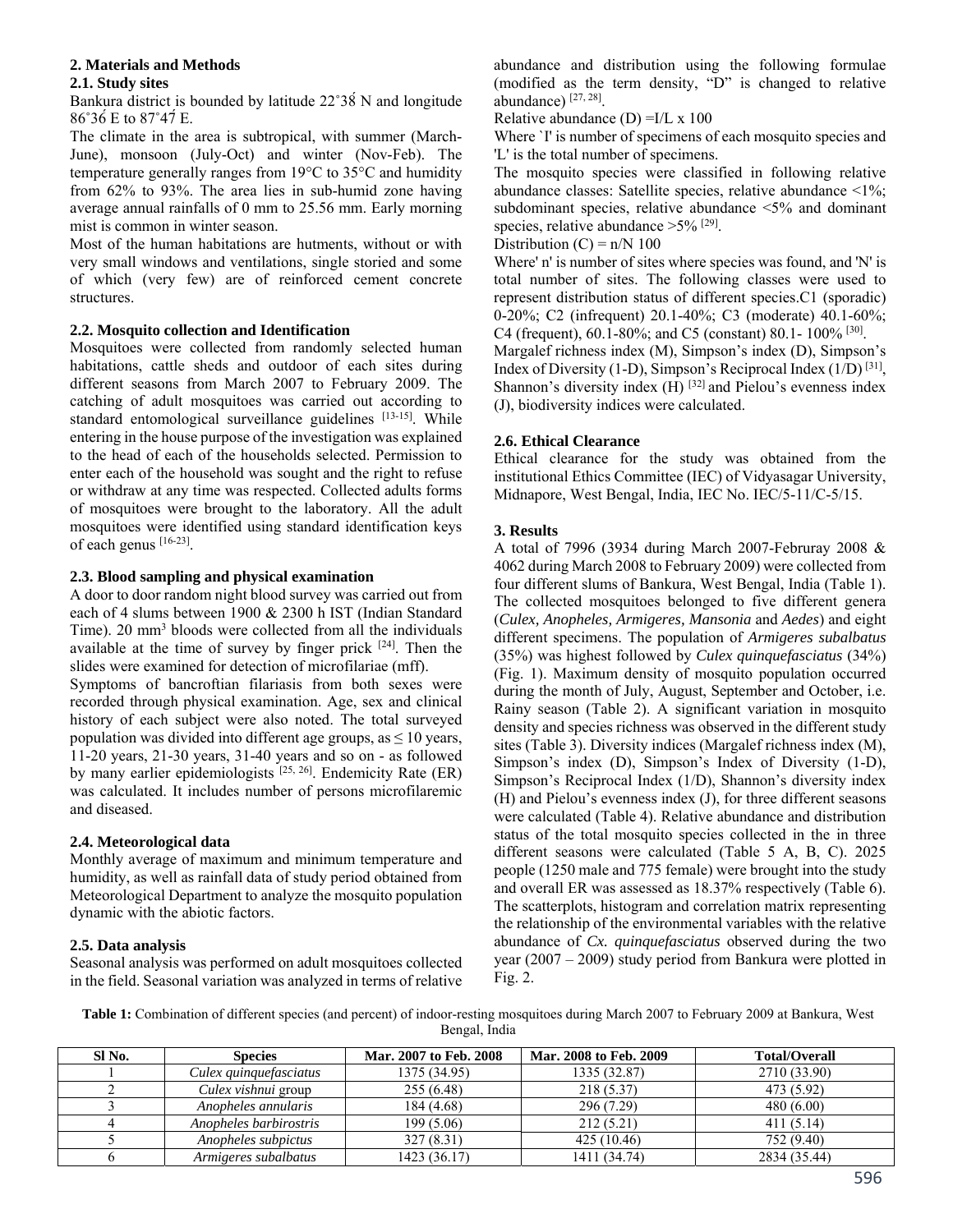|       | lansonia annulitera   | .70                   | $1.40^{\circ}$<br>--    | $\sim$<br>(1.56<br>. .                           |
|-------|-----------------------|-----------------------|-------------------------|--------------------------------------------------|
|       | s albopictus<br>Aedes | 104<br>$\sim$<br>. 64 | $\sim$<br>108<br>12.661 | $\sim$ $\sim$ $\sim$<br>$\sim$ 1 $\sim$<br>ت ن∡، |
| Total |                       | 303<br>∼<br>シノンコ      | 4062                    | 7996                                             |

| <b>Mosquito Species</b> |                                | <b>Summer</b>                                     |                 |                                      | Rainy                                  |                   |                                                           | Winter                                                         |                |  |  |
|-------------------------|--------------------------------|---------------------------------------------------|-----------------|--------------------------------------|----------------------------------------|-------------------|-----------------------------------------------------------|----------------------------------------------------------------|----------------|--|--|
|                         | 2008<br>March 2007<br>February | 2009<br>2008<br>February<br>$\mathbf{c}$<br>March | Total/Overall   | 2008<br>March 2007<br>February<br>°, | 2009<br>2008<br>February<br>౸<br>March | Overall<br>Total/ | 2008<br>March 2007<br>February<br>$\overline{\mathbf{c}}$ | 2009<br>2008<br>February<br>$\mathbf{c}$<br>March <sup>:</sup> | Total/Overall  |  |  |
| Culex quinquefasciatus  | 521 (37.56)                    | 489<br>(36.28)                                    | 1010<br>(36.93) | 568<br>(36.34)                       | 594 (34.55)                            | 1162<br>(35.41)   | 286 (29.07)                                               | 252(25.33)                                                     | 538 (27.19)    |  |  |
| Culex vishnui group     | 88 (6.34)                      | 82<br>(6.08)                                      | 170<br>(6.22)   | 81<br>(5.18)                         | 74<br>(4.30)                           | 155<br>(4.72)     | 86<br>(8.74)                                              | 62<br>(6.23)                                                   | 148<br>(7.48)  |  |  |
| Anopheles annularis     | 57(4.11)                       | 64<br>(4.75)                                      | 121<br>(4.42)   | 86<br>(5.50)                         | 101<br>(5.88)                          | 187<br>(5.70)     | 41<br>(4.17)                                              | 131<br>(13.17)                                                 | 172<br>(8.69)  |  |  |
| Anopheles barbirostris  | 58 (4.18)                      | 56<br>(4.15)                                      | 114<br>(4.17)   | 79<br>(5.05)                         | 77<br>(4.48)                           | 156<br>(4.75)     | 62<br>(6.30)                                              | 79<br>(7.94)                                                   | 141<br>(7.12)  |  |  |
| Anopheles subpictus     | 134<br>(9.66)                  | 124<br>(9.20)                                     | 258<br>(9.43)   | 108<br>(6.91)                        | 229<br>(13.32)                         | 337<br>(10.27)    | 85<br>(8.64)                                              | 72<br>(7.24)                                                   | 157<br>(7.93)  |  |  |
| Armigeres subalbatus    | 463<br>(33.38)                 | 463<br>(34.35)                                    | 926<br>(33.86)  | 570<br>(36.47)                       | 573<br>(33.33)                         | 1143<br>(34.83)   | 390<br>(39.63)                                            | 375<br>(37.69)                                                 | 765<br>(38.66) |  |  |
| Mansonia annulifera     | 27<br>(1.95)                   | 16<br>(1.19)                                      | 43<br>(1.57)    | 26<br>(1.66)                         | 32<br>(1.86)                           | 58<br>(1.77)      | 14<br>(1.42)                                              | 9<br>(0.90)                                                    | 23<br>(1.16)   |  |  |
| Aedes albopictus        | 39<br>(2.81)                   | 54<br>(4.01)                                      | 93<br>(3.40)    | 45<br>(2.88)                         | 39<br>(2.27)                           | 84<br>(2.56)      | 20<br>(2.03)                                              | 15<br>(1.51)                                                   | 35<br>(1.77)   |  |  |
| Total                   | 1387                           | 1348                                              | 2735            | 1563                                 | 1719                                   | 3282              | 984                                                       | 995                                                            | 1979           |  |  |

**Table 2:** Season wise number (and percent) of different species of indoor-resting mosquitoes

## **Table 3:** Site wise abundance of mosquito species

|                          |               | Distribution patterns of mosquito at slums |         |             |                                |
|--------------------------|---------------|--------------------------------------------|---------|-------------|--------------------------------|
| Name of mosquito species | <b>Rampur</b> | Kenduadihi                                 | Lokepur | Pratapbagan | <b>Percentage Distribution</b> |
| Culex quinquefasciatus   |               |                                            |         |             | $100\%$                        |
| Culex vishnui group      | ×             | $\ast$                                     |         |             | 100%                           |
| Anopheles annularis      | ×             | $\ast$                                     | $\ast$  |             | 100%                           |
| Anopheles barbirostris   |               | $\ast$                                     |         |             | 100%                           |
| Anopheles subpictus      |               | $\ast$                                     |         |             | 100%                           |
| Armigeres subalbatus     |               |                                            |         |             | 100%                           |
| Mansonia annulifera      | ÷             | *                                          | $\ast$  |             | 75%                            |
| Aedes albopictus         | ÷             | $\ast$                                     |         |             | 100%                           |

 $* =$ Present,  $- =$  Absent

#### **Table 4:** Biodiversity Indices

| <b>Index</b>                       | <b>Summer</b> | Rainv | Winter |
|------------------------------------|---------------|-------|--------|
| Total No. of Species (S)           |               | x     |        |
| Total No. of Individuals (N)       | 2735          | 3282  | 1979   |
| Natural Log of Species (ln S)      | 2.08          | 2.08  | 2.08   |
| Natural Log of Individuals (ln N)  | 7.92          | 8.09  | 7.59   |
| Margalef's Index (M)               | 0.88          | 0.86  | 0.92   |
| Simpson's Index (D)                | 0.268         | 0.265 | 0.247  |
| Simpson's Index of Diversity (1-D) | 0.732         | 0.735 | 0.752  |
| Simpson's Reciprocal Index (1/D)   | 3.73          | 3.77  | 4.03   |
| Shannon Index (H)                  | 1.57          | 1.57  | 1.63   |
| Pielou's Index (J)                 | 0.754         | 0.754 | 0.784  |

**Table 5:** Relative abundance and distribution status of mosquito species in different seasons A. Summer season

| Name of mosquito species | <b>Relative Abundance</b> | <b>Distribution</b> | <b>Relative Abundance Status</b> | <b>Distribution Status</b> |
|--------------------------|---------------------------|---------------------|----------------------------------|----------------------------|
| Culex quinquefasciatus   | 36.92                     | 100                 | Dominant                         | Constant                   |
| Culex vishnui group      | $0.4$ .                   | 100                 | Dominant                         | Constant                   |
| Anopheles annularis      | 4.42                      | 100                 | Subdominant                      | ∠onstant                   |
| Anopheles barbirostris   | 4.IO                      | 100                 | Subdominant                      | Constant                   |
| Anopheles subpictus      | 9.43                      | 100                 | Dominant                         | Constant                   |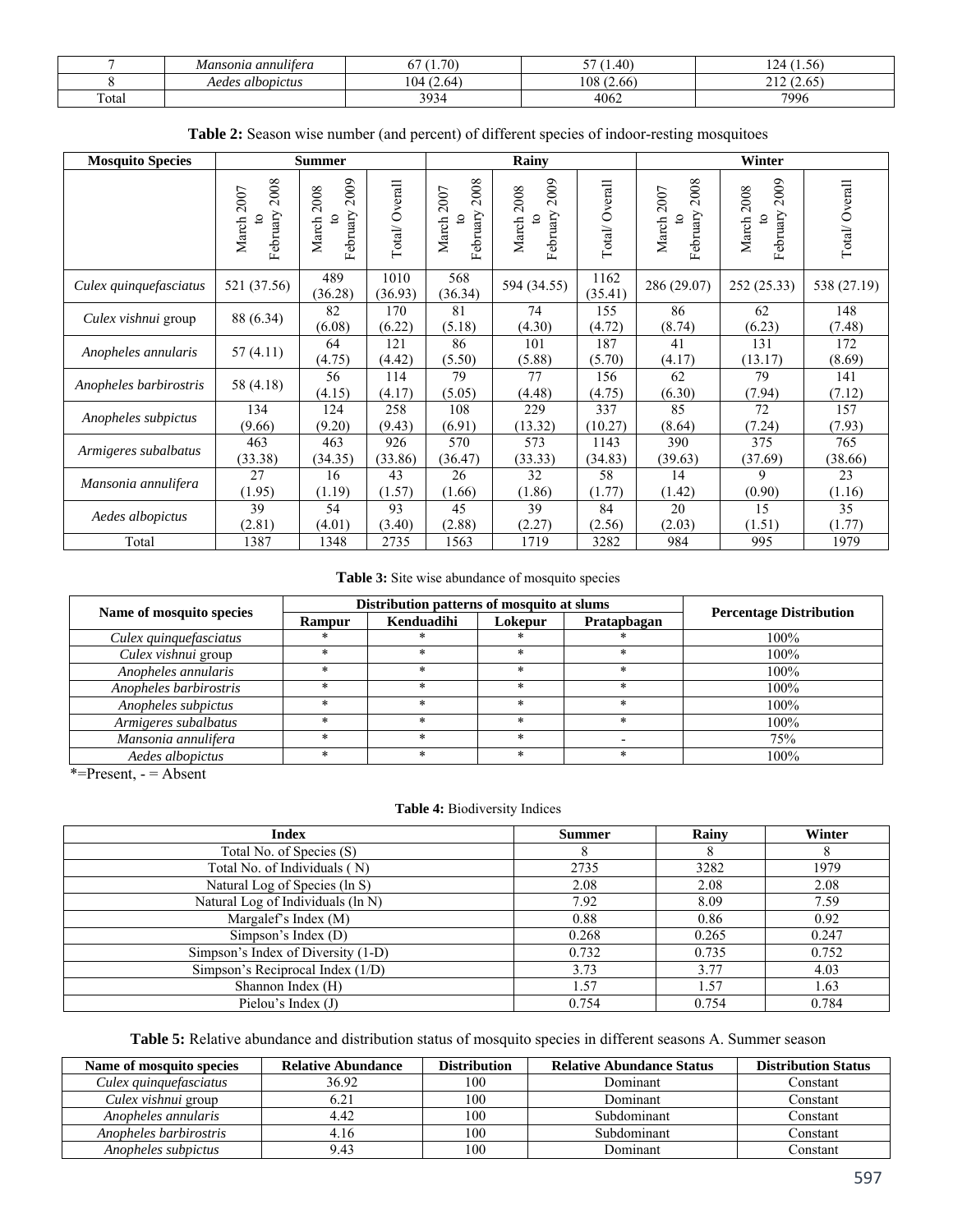| subalbatus<br><br>$\alpha$ r $\alpha$<br><i>m</i><br>. | ,,,,       | 100                      | mnnn<br>шнаш          | ∠onstant |
|--------------------------------------------------------|------------|--------------------------|-----------------------|----------|
| . annulitera<br>Mansonia                               | $ -$       | $\overline{\phantom{a}}$ | -<br>dominant<br>5UD. | equent   |
| albopictus <sup>'</sup><br>Aedes                       | 40<br>J.TU | 100                      | bdominant<br>subc     | `onstant |

#### B. Rainy season

| Name of mosquito species | <b>Relative Abundance</b> | <b>Distribution</b> | <b>Relative Abundance Status</b> | <b>Distribution Status</b> |
|--------------------------|---------------------------|---------------------|----------------------------------|----------------------------|
| Culex quinquefasciatus   | 35.40                     | 100                 | Dominant                         | Constant                   |
| Culex vishnui group      | 4.72                      | 100                 | Subdominant                      | Constant                   |
| Anopheles annularis      | 5.69                      | 100                 | Dominant                         | Constant                   |
| Anopheles barbirostris   | 4.75                      | 100                 | Subdominant                      | Constant                   |
| Anopheles subpictus      | 10.26                     | 100                 | Dominant                         | Constant                   |
| Armigeres subalbatus     | 34.82                     | 100                 | Dominant                         | Constant                   |
| Mansonia annulifera      | 1.76                      | 75                  | Subdominant                      | Frequent                   |
| Aedes albopictus         | 2.55                      | 100                 | Subdominant                      | Constant                   |

## C. Winter season

| Name of mosquito species | <b>Relative Abundance</b> | <b>Distribution</b> | <b>Relative Abundance Status</b> | <b>Distribution Status</b> |
|--------------------------|---------------------------|---------------------|----------------------------------|----------------------------|
| Culex quinquefasciatus   | 27.18                     | 100                 | Dominant                         | Constant                   |
| Culex vishnui group      | 7.47                      | 100                 | Dominant                         | Constant                   |
| Anopheles annularis      | 8.69                      | 100                 | Dominant                         | Constant                   |
| Anopheles barbirostris   | 7.12                      | 100                 | Dominant                         | Constant                   |
| Anopheles subpictus      | 7.93                      | 100                 | Dominant                         | Constant                   |
| Armigeres subalbatus     | 38.65                     | 100                 | Dominant                         | Constant                   |
| Mansonia annulifera      | 1.16                      | 75                  | Subdominant                      | Frequent                   |
| Aedes albopictus         | 1.76                      | 100                 | Subdominant                      | Constant                   |

**Table 6:** Filarial endemicity rate according to sex and age group among the population

| Age group<br>(years) |      | No. of person<br><b>Examined</b> |      |          | No. of person<br>positive for<br><b>Microfilaria</b> |              |                | No. of diseased<br>persons |          | Total no. of persons<br>microfilaremic &<br>diseased |          | <b>Endemicity Rate</b> |          |          |          |
|----------------------|------|----------------------------------|------|----------|------------------------------------------------------|--------------|----------------|----------------------------|----------|------------------------------------------------------|----------|------------------------|----------|----------|----------|
|                      | M    | E                                |      | М        | F                                                    |              | М              | F                          | T        | M                                                    | F        |                        | M        | F        | T        |
| $\leq 10$            | 204  | 147                              | 351  | $\theta$ | $\theta$                                             | $\Omega$     | 4              |                            | 4        | $\overline{4}$                                       | $\Omega$ | 4                      | 1.96     | $\theta$ | 1.14     |
| $11 - 20$            | 345  | 175                              | 520  | 15       | 2                                                    | 17           | 31             | 4                          | 35       | 43                                                   |          | 48                     | 12.46    | 2.86     | 9.23     |
| $21 - 30$            | 265  | 190                              | 455  | 28       | 3                                                    | 31           | 89             | 8                          | 97       | 112                                                  | 10       | 122                    | 42.26    | 5.26     | 26.81    |
| $31 - 40$            | 200  | 126                              | 326  | 15       | 12                                                   | 27           | 67             | 24                         | 91       | 82                                                   | 36       | 118                    | 41.00    | 28.57    | 36.20    |
| $41 - 50$            | 117  | 75                               | 192  | 11       | $\overline{7}$                                       | 18           | 35             | C                          | 37       | 46                                                   | 9        | 55                     | 39.32    | 12.00    | 28.65    |
| $51-60$              | 76   | 36                               | 112  | 4        | 3                                                    | $\mathbf{r}$ | 14             |                            | 14       | 18                                                   | 3        | 21                     | 23.68    | 8.33     | 18.75    |
| 61-70                | 30   | 21                               | 51   | 2        | $\theta$                                             | 2            | $\overline{c}$ | 0                          | 2        | 4                                                    | $\theta$ | 4                      | 13.33    | $\Omega$ | 7.84     |
| $\geq$ 71            | 13   | 5                                | 18   | $\theta$ | $\theta$                                             | $\Omega$     | $\Omega$       | $\Omega$                   | $\theta$ | $\Omega$                                             | $\Omega$ | $\theta$               | $\theta$ | $\theta$ | $\theta$ |
| Total/Overall        | 1250 | 775                              | 2025 | 75       | 27                                                   | 102          | 242            | 38                         | 280      | 309                                                  | 63       | 372                    | 24.72    | 8.13     | 18.37    |

4 (3 male & 1 female), 6(5 male & 1 female) microfilaremic persons in age group of 11-20 and 21-30 were found to be positive for filarial disease also and they are counted once when Endemicity rate was calculated

Note: (Male-15(mf) + 31(Disease) = 43, Female-  $2+4 = 5$  instead of 46 & 6

Male-28(mf) + 89(Disease) = 112, Female-  $3+8 = 10$  instead of 117 & 11)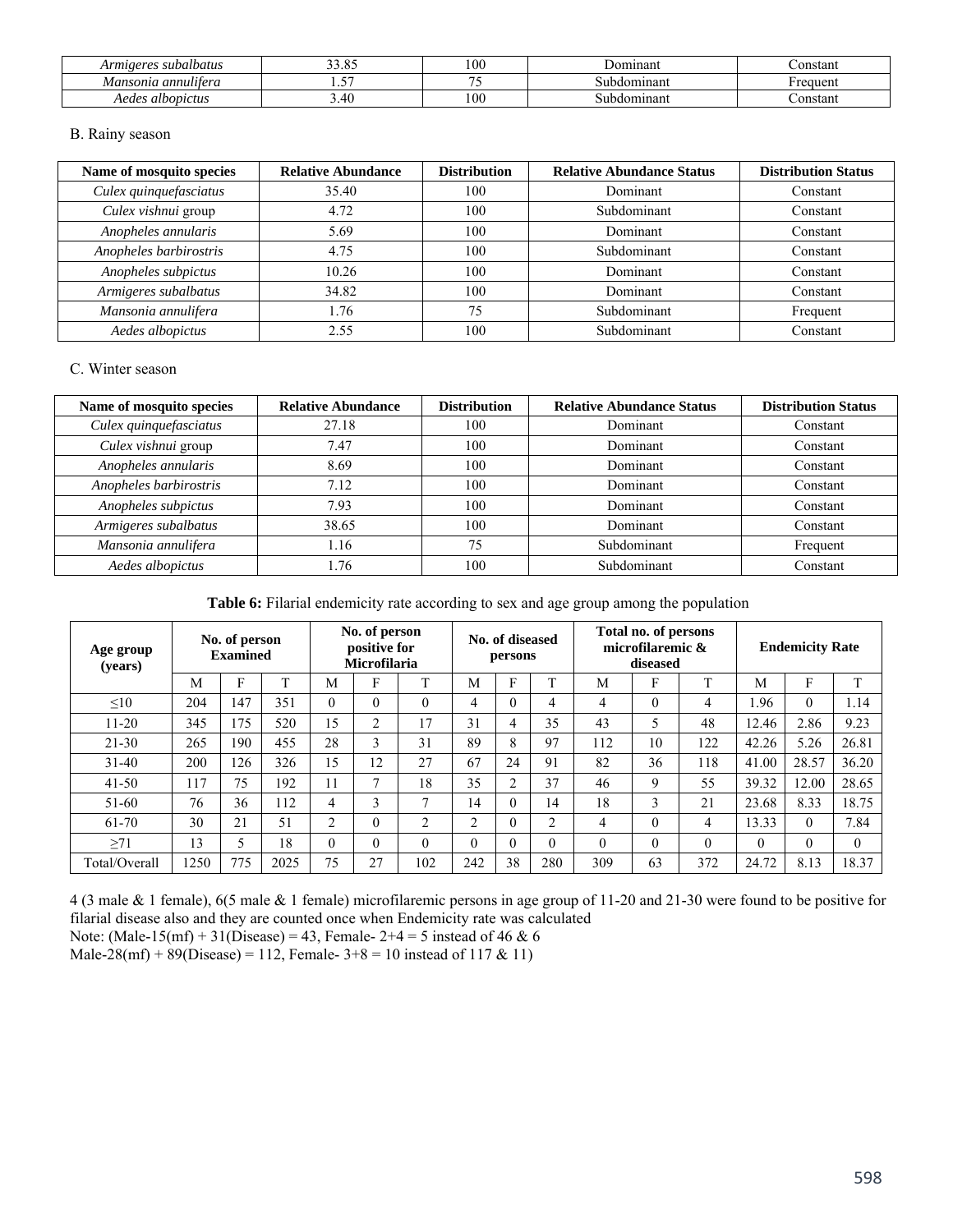





**Fig 2:** The scatterplots, histogram and correlation matrix representing the relationship of the environmental variables with the relative abundance of *Cx. quinquefasciatus* observed during the two year (2007 – 2009) study period from Bankura, West Bengal, India. Note the values in bold represents significance at P < 0.001 level.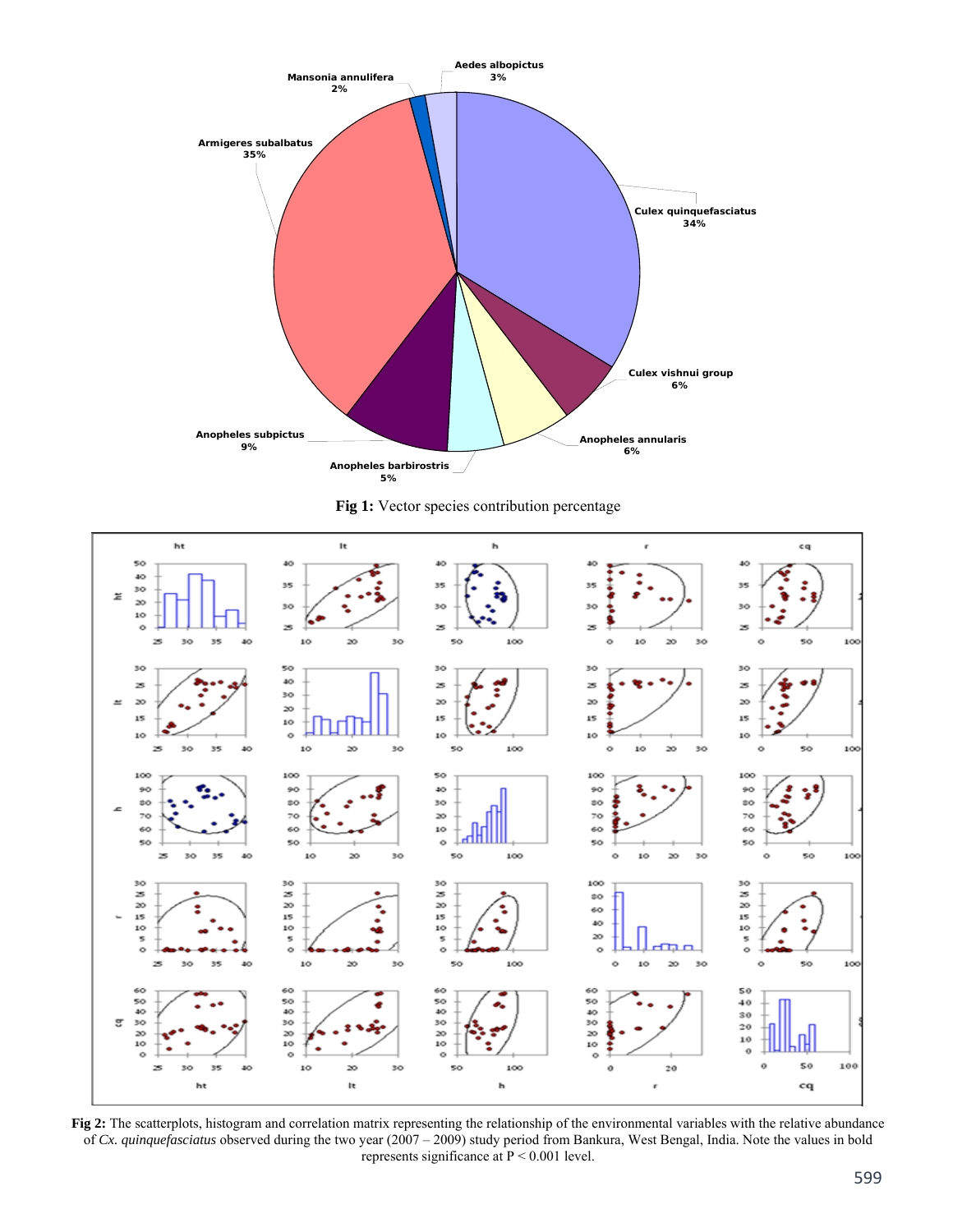| <b>Variables</b> | ht       |       |          |       | ca    |
|------------------|----------|-------|----------|-------|-------|
| ht               |          | 0.751 | $-0.143$ | 0.189 | 0.374 |
|                  | 0.751    |       | 0.490    | 0.642 | 0.689 |
|                  | $-0.143$ | 0.490 |          | 0.618 | 0.497 |
|                  | 0.189    | 0.642 | 0.618    |       | 0.675 |
| cq               | 0.374    | 0.689 | 0.497    | 0.675 |       |

#### **4. Discussions**

Mosquitoes are well known group of insects, which transmit many dreadful diseases causing serious health problems to human beings. Climate change and variability are highly likely to influence the biology and ecology of mosquito vectors and consequently the risk of disease transmission. Mosquitoes exhibit spatial and temporal distribution on the basis of species, climatic conditions and environment [6].

Bankura municipal area is known to be endemic towards many mosquito borne diseases especially filariasis. Repeated outbreaks of the disease was reported in recent years signifies the ultimate necessity of diversity studies in the area. There is few published information regarding species composition of mosquitoes in Bankura municipal area of West Bengal. With the aim of contributing to this knowledge, occurrence of species and habitats used by mosquitoes were investigated. The mosquito communities sampled included several important vectors of infectious diseases such as filariasis and malaria. We showed that both the diversity of mosquito communities and the relative abundance of disease vectors varied by habitat, with the lowest diversity and highest abundance of certain vectors occurring in selected environments, whereas other vectors were most abundant in different habitats depending on their biology. In collections of three seasons *Culex quinquefaciatus*, *Anopheles subpictus* and *Armigeres subalbatus* were the most predominant species in terms of relative abundance and distribution. The filarial vector *Culex quinquefaciatus* was found to be the dominant and constant species in all the seasons in accordance with some earlier studies regarding mosquito fauna in different localities [33, 34].

A significant variation in mosquito density and species richness was observed in the different study sites may be due to the observed differences of breeding sources available, planned and unplanned area of the slums. The highest population of mosquito species observed in the rainy season, when the maximum and minimum humidity and temperature was  $92\%/84\%;$   $32\degree C/22\degree C$ , respectively, and rainfall was 63 mm. While minimum density of mosquito species was observed in the winter, when the maximum and minimum humidity was 81%/62%; temperature was 29˚C/12˚C and rainfall recorded was 2 mm. Environmental parameters around these levels can be used as early warning for the outbreaks of mosquito population which is directly related to mosquito vector borne diseases. Age group wise distribution shows that, in the study area ER was generally higher among the peoples of younger to middle age [21-30 and 31-40], which is somewhat similar to some other areas [35,36]. Among the aetiologies, frequency of hydrocele and adeno-lymphangitis were higher than all other symptoms. A steady state of transmission was indicated by the fact that, different disease symptoms were distributed unevenly in different age groups and in both genders, in both the areas. Different aetiologies in both the sexes and almost in all the age groups were more or less higher in human population of slums

under study. Presence of dense human population closely situated human habitations, favourable mosquito breeding place, gathering of too many outsiders every day etc. probably aided to this situation.

Due to the occurrence of high density of vector species in the study area, vector borne disease epidemics could easily be initiated by the arrival of parasite source or favorable climatic factors for the quiescent parasites to become active [37], and each of the species observed could easily adopt the parasites and may become potential vector. The epidemiological significance of the diverse mosquito species observed in the study area should therefore not be underestimated.

## **5. Conflict of interest statement**

We declare that we have no conflict of interest.

## **6. Acknowledgments**

The authors are grateful to Vidyasagar University and The University of Burdwan, West Bengal, India for extending infrastructure support for this research.

## **7. Author Contributions**

Conceived and designed the experiments: GC, JK. Performed the experiments: BM, IB. Analyzed the data: BM, IB. Contributed reagents/materials/analysis tools: GC, JK. Wrote the paper: BM, IB. Carried out the field survey: BM. Carried out statistical analysis: BM and IB. Contributed equally in compiling the manuscript: GC, BM, IB and JK.

#### **8. References**

- 1. Edillo FE, Toure YT, Lanzaro GC, Dolo G, Taylor CE. Survivorship and distribution of immature *Anopheles gambiae* (Diptera: Culicidae) in Banambani village, Mali. Journal Med Ent. 2004; 41(3):333-339.
- 2. Gautam A, Pramanic MK, Saha GK. Larval habitats and species composition of mosquitoes in Darjeeling Himalayas, India. Journal of Vector Borne Dis. 2006; 43:7- 15.
- 3. Harbache R. Valid species list of mosquito. Mosquito taxonomy inventory, Available at:- http://mosquito~ taxonomic inventory.info/simpletaxonomy/term/6045, 2013.
- 4. Karlekar S, Andrew R. Mosquito diversity and vector species status in and around Nagpur city of Maharashtra State, India. Int J of Mosquito Res. 2015; 2(2):19-23.
- 5. Gillett JD. The behavior of mosquitoes and the transmission of human disease. Pestic. Sci 1972; 3:493- 497.
- 6. Wanji A, Mafo FF, Tendongfor N, Tanga MC, Tchuente F, Bilong CF *et al*. Spatial distribution, environmental and physicochemical characterization of Anopheles breeding sites in the Mount Cameroon region. J. Vector Borne Dis. 2009; 46:75-80.